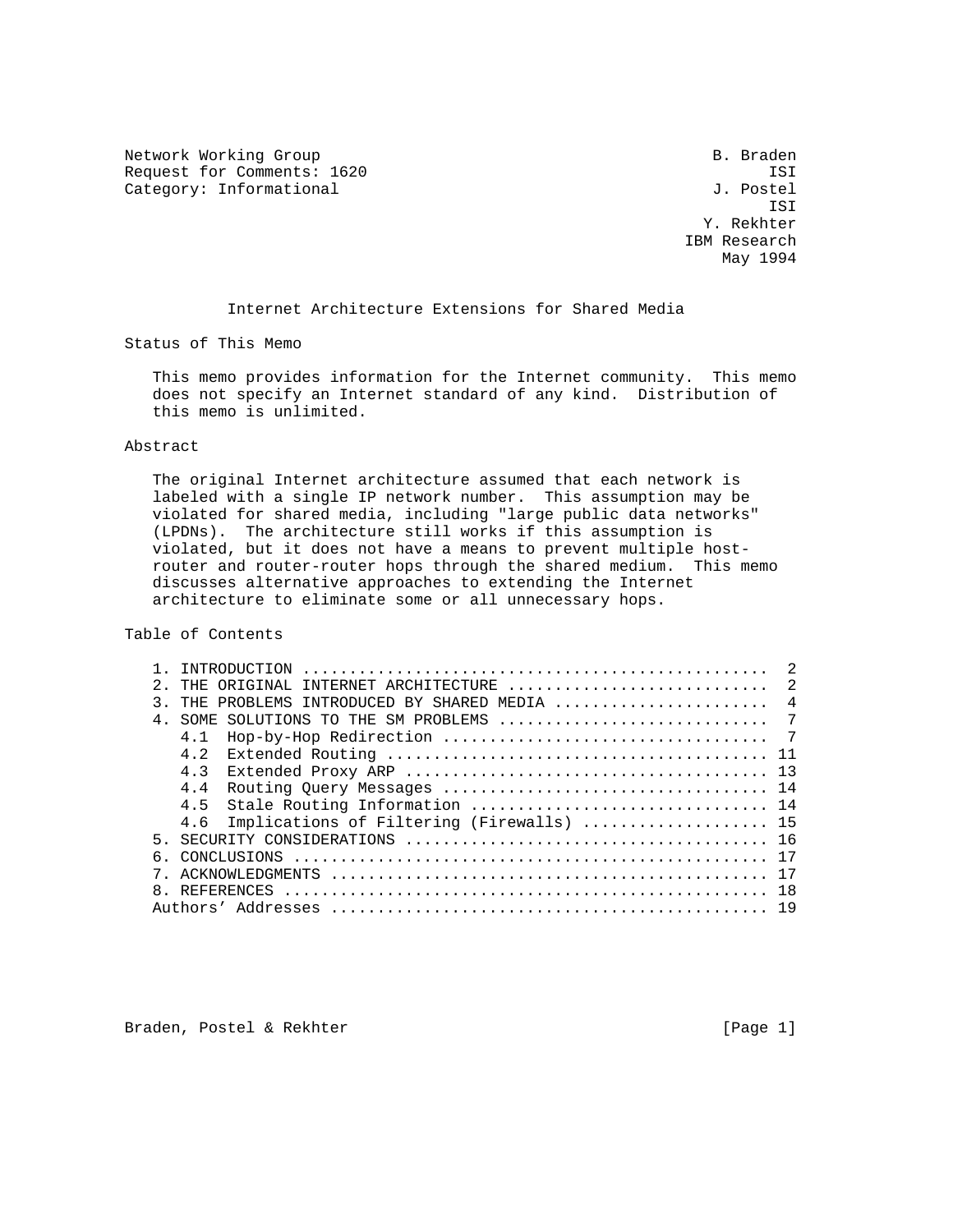#### 1. INTRODUCTION

 This memo concerns the implications of shared medium networks for the architecture of the TCP/IP protocol suite. General familiarity with the TCP/IP architecture and the IP protocol is assumed.

 The Internet architecture is founded upon what was originally called the "Catenet model" [PSC81]. Under this model, the Internet (originally dubbed "the Catenet") is formed using routers (originally called "gateways") to interconnect distinct and perhaps diverse networks. An IP host address (more correctly characterized as a network interface address) is formed of the pair (net#,host#). Here "net#" is a unique IP number assigned to the network (or subnet) to which the host is attached, and "host#" identifies the host on that network (or subnet).

 The original Internet model made the implicit assumptions that each network has a single IP network number and that networks with different numbers may interchange packets only through routers. These assumptions may be violated for networks implemented using a common "shared medium" (SM) at the link layer (LL). For example, network managers sometimes configure multiple IP network numbers (usually subnet numbers) on a single broadcast-type LAN such as an Ethernet. The large (switched) public data networks (LPDNs), such as SMDS and B-ISDN, form a potentially more important example of shared medium networks. Any two systems connected to the same shared medium network are capable of communicating directly at the LL, without IP layer switching by routers. This presents an opportunity to optimize performance and perhaps lower cost by eliminating unnecessary LL hops through the medium.

 This memo discusses how unnecessary hops can be eliminated in a shared medium, while retaining the coherence of the existing Internet architecture. This issue has arisen in a number of IETF Working Groups concerned with LPDNs, including IPLPDN, IP over ATM, IDRP for IP, and BGP. It is time to take a careful look at the architectural issues to be solved. This memo first summarizes the relevant aspects of the original Internet architecture (Section 2), and then it explains the extra-hop problems created by shared media networks (Section 3). Finally, it discusses some possible solutions (Section 4).

# 2. THE ORIGINAL INTERNET ARCHITECTURE

 We very briefly review the original architecture, to introduce the terminology and concepts. Figure 1 illustrates a typical set of four networks A, ... D, represented traditionally as clouds, interconnected by routers R2, R3, and R4. Routers R1 and R5 connect

Braden, Postel & Rekhter [Page 2]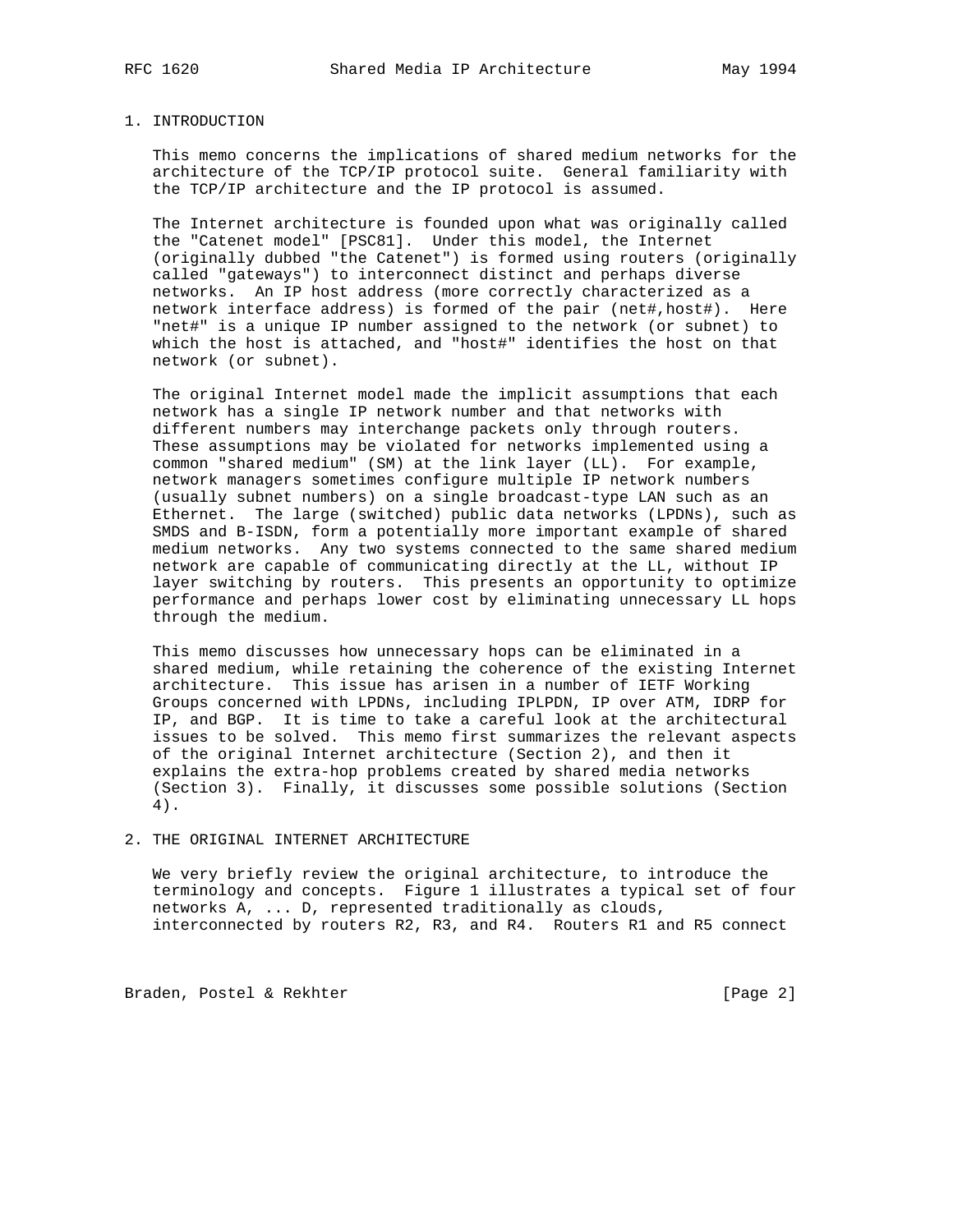to other parts of the Internet. Ha, ... Hd represent hosts connected to these networks.

 It is not necessary to distinguish between network and subnet in this memo. We may assume that there is some address mask associated with each "network" in Figure 1, allowing a host or router to divide the 32 bits of an IP address into an address for the cloud and a host number that is defined uniquely only within that cloud.



Figure 1. Example Internet Fragment

 An Internet router is connected to local network(s) as a special kind of host. Indeed, for network management purposes, a router plays the role of a host by originating and terminating datagrams. However, there is an important difference between a host and a router: the routing function is mostly centralized in the routers, allowing hosts to be "dumb" about routing. Internet hosts are required [RFC-1122] to make only one simple routing decision: is the destination address local to the connected network? If the address is not local, we say it is "foreign" (relative to the connected network or to the host).

 A host sends a datagram directly to a local destination address or (for a foreign destination) to a first-hop router. The host initially uses some "default" router for any new destination address. If the default is the wrong choice, that router returns a Redirect message and forwards the datagram. The Redirect message specifies the preferred first-hop router for the given destination address. The host uses this information, which it maintains in a "routing cache" [RFC-1122], to determine the first-hop address for subsequent datagrams to the same destination.

 To actually forward an IP datagram across a network hop, the sender must have the link layer (LL) address of the target. Therefore, each host and router must have some "address resolution" procedure to map IP address to an LL address. ARP, used for networks with broadcast capability, is the most common address resolution procedure

Braden, Postel & Rekhter [Page 3]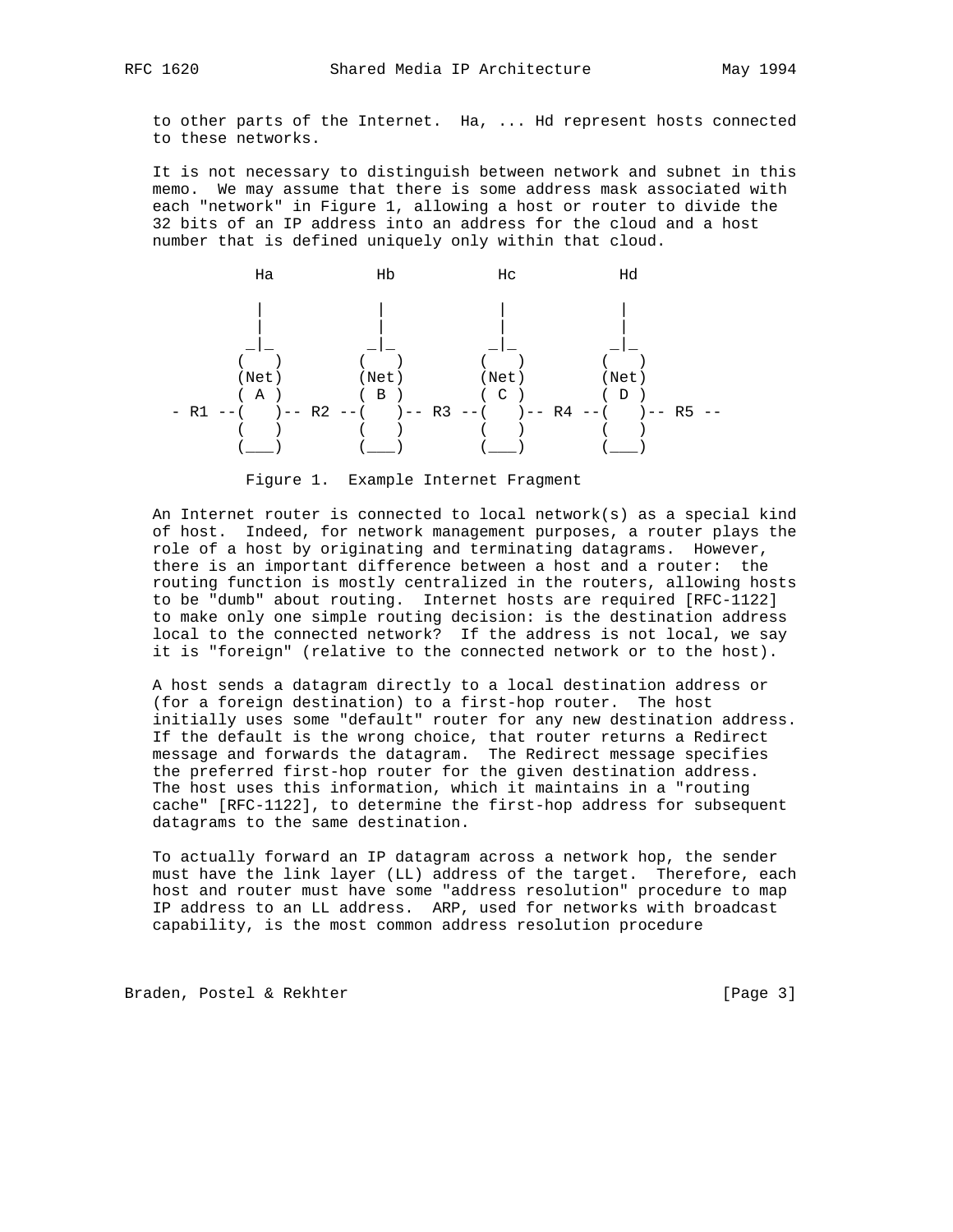[Plummer82]. If there is no LL broadcast capability (or if it is too expensive), then there are two other approaches to address resolution: local configuration tables, and "address-resolution servers" (AR Servers).

 If AR Servers are used for address resolution, hosts must be configured with the LL address(es) of one or more nearby servers. The mapping information provided by AR Servers might itself be collected using a protocol that allows systems to register their LL addresses, or from static configuration tables. The ARP packet format and the overall ARP protocol structure (ARP Request/ARP Reply) may be suitable for the communications between a host and an AR server, even in the absence of the LL broadcast capabilities; this would ease conversion of hosts to using AR Servers.

 The examples in this memo use ARP for address resolution. At least some of the LPDN's that are planned will provide sufficient broadcast capability to support ARP. It is important to note that ARP operates at the link layer, while the Redirect and routing cache mechanisms operate at the IP layer of the protocol stack.

### 3. THE PROBLEMS INTRODUCED BY SHARED MEDIA

 Figure 2 shows the same configuration as Figure 1, but now networks A, B, C, and D are all within the same shared medium (SM), shown by the dashed box enclosing the clouds. Networks A, ... D are now logical IP networks (called LIS's in [Laubach93]) rather than physical networks. Each of these logical networks may (or may not) be administratively distinct. The SM allows direct connectivity between any two hosts or routers connected to it. For example, host Ha can interchange datagrams directly with host Hd or with router R4. A router that has some but not all of its interfaces connected to the shared medium is called a "border router"; R1 and R5 are examples.

 Figure 2 illustrates the "classical" model [Laubach93] for use of the Internet architecture within a shared medium, i.e., simply applying the original Internet architecture described earlier. This will provide correct but not optimal operation. For example, in the case of two hosts on the same logical network (not shown in Figure 2), the original rules will clearly work; the source host will forward a datagram directly in a single hop to a host on the same logical network. The original architectural rules will also work for communication between any pair of hosts shown in Figure 2; for example, host Ha would send a datagram to host Hd via the four-hop path Ha -> R2 -> R3 -> R4 -> Hd. However, the classical model does not take advantage of the direct connectivity Ha -> Hd allowed by the shared medium.

Braden, Postel & Rekhter [Page 4]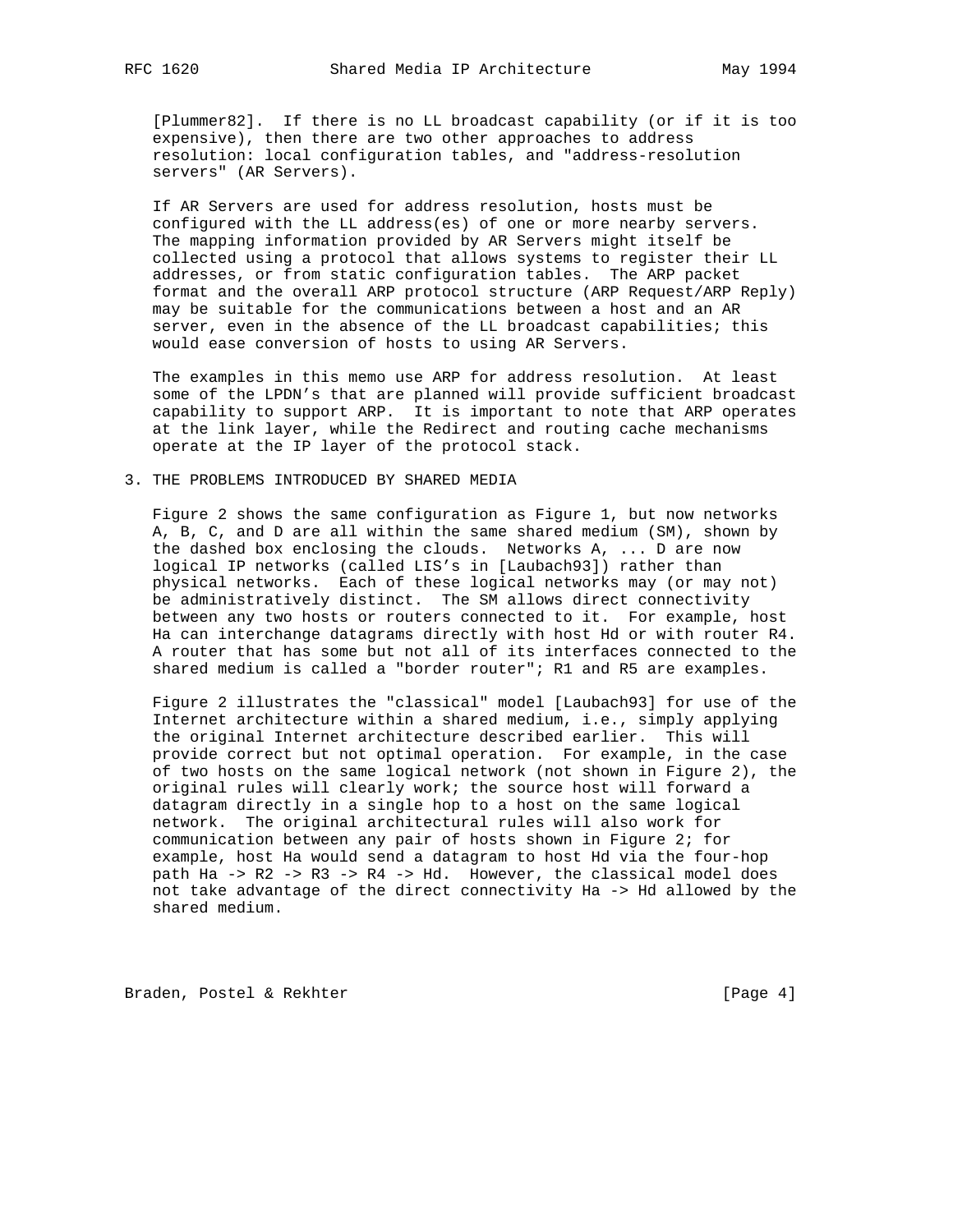

Figure 2. Logical IP Networks in Shared Medium

 This memo concerns mechanisms to achieve minimal-hop connectivity when it is desired. We should note that is may not always be desirable to achieve minimal-hop connectivity in a shared medium. For example, the "extra" hops may be needed to allow the routers to act as administrative firewalls. On the other hand, when such firewall protection is not required, it should be possible to take advantage of the shared medium to allow this datagram to use shorter paths. In general, it should be possible to choose between firewall security and efficient connectivity. This is discussed further in Section 4.6 below.

 We also note that the mechanisms described here can only optimize the path within the local SM. When the SM is only one segment of the path between source and receiver, removing hops locally may limit the ability to switch to globally more optimal paths that may become available as the result of routing changes. Thus, consider Ha- >...Hx, where host Hx is outside the SM to which host Ha is attached. Suppose that the shortest global path to Hx is via some border router Rb1. Local optimization using the techniques described below will remove extra hops in the SM and allow Ha->Rb1->...Hx. Now suppose that a later route change outside the SM makes the path Ha->Rb2- >...Hx more globally optimum, where Rb2 is another border router. Since Ha does not participate in the routing protocol, it does not know that it should switch to Rb2. It is possible that Rb2 may not realize it either; this is the situation:

 $GC(Ha->Rb2->...Hx) < GC(Ha->Rb1->Rb2->...Hx) < GC(Ha->Rb1->...Hx)$ 

Braden, Postel & Rekhter [Page 5]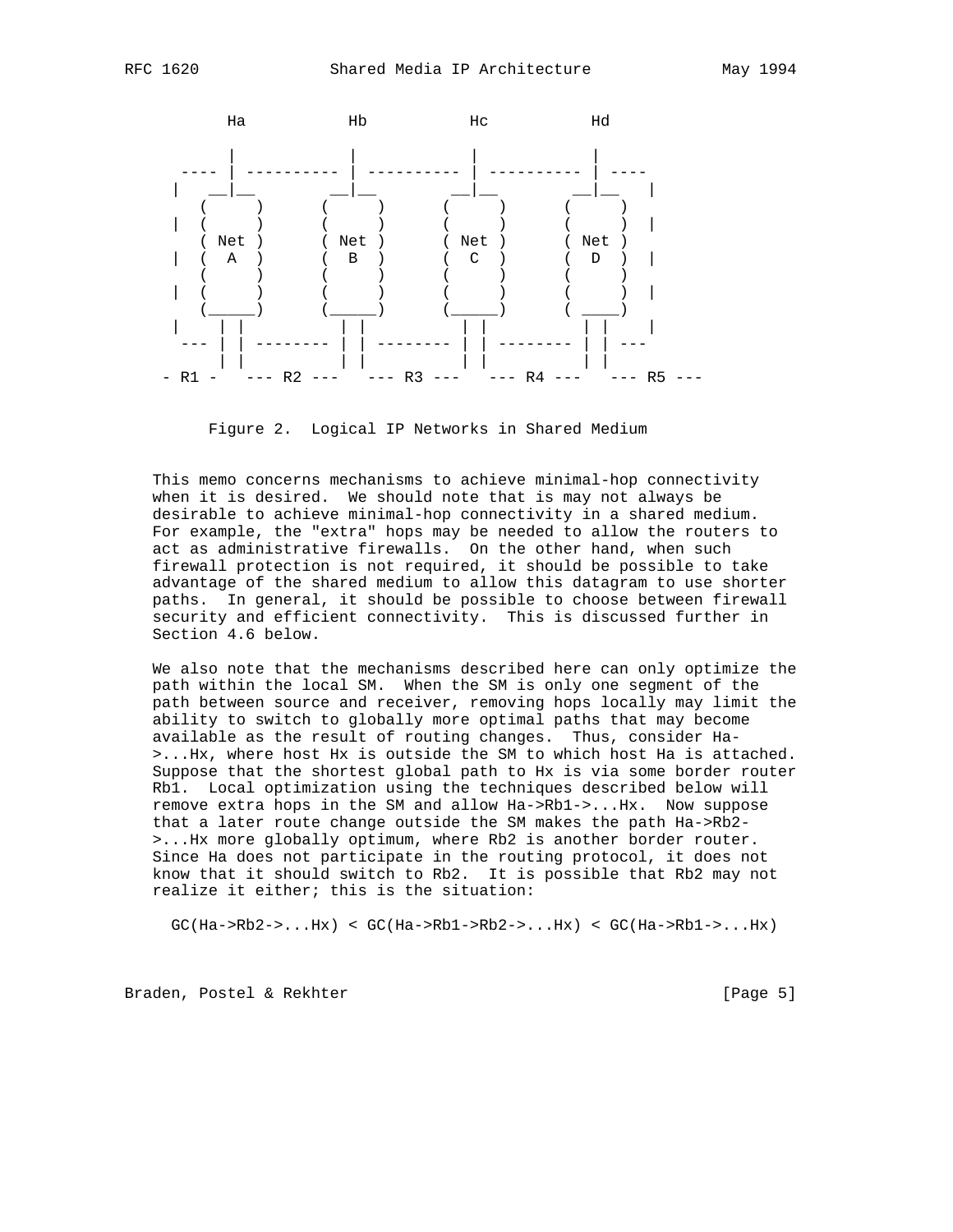where GC() represents some global cost function of the specified path.

 Note that ARP requires LL broadcast. Even if the SM supports broadcast, it is likely that administrators will erect firewalls to keep broadcasts local to their LIS.

There are three cases to be optimized. Suppose H and H' are hosts and Rb and Rb' are border routers connected to the same same SM. Then the following one-hop paths should be possible:

 H -> H': Host to host within the SM H -> Rb: Host to exit router Rb -> Rb': Entry border router to exit border router, for transit traffic.

We may or not be able to remove the extra hop implicit in  $Rb \rightarrow R \rightarrow$  H, where Rb, R, and H are within the same SM, but the ultimate source is outside the SM. To remove this hop would require distribution of host routes, not just network routes, between the two routers R and Rb; this would adversely impact routing scalability.

 There are a number of important requirements for any architectural solution to these problems.

\* Interoperability

 Modified hosts and routers must interoperate with unmodified nodes.

\* Practicality

Minimal software changes should be required.

\* Robustness

 The new scheme must be at least as robust against errors in software, configuration, or transmission as the existing architecture.

\* Security

 The new scheme must be at least as securable against subversion as the existing architecture.

Braden, Postel & Rekhter (Page 6)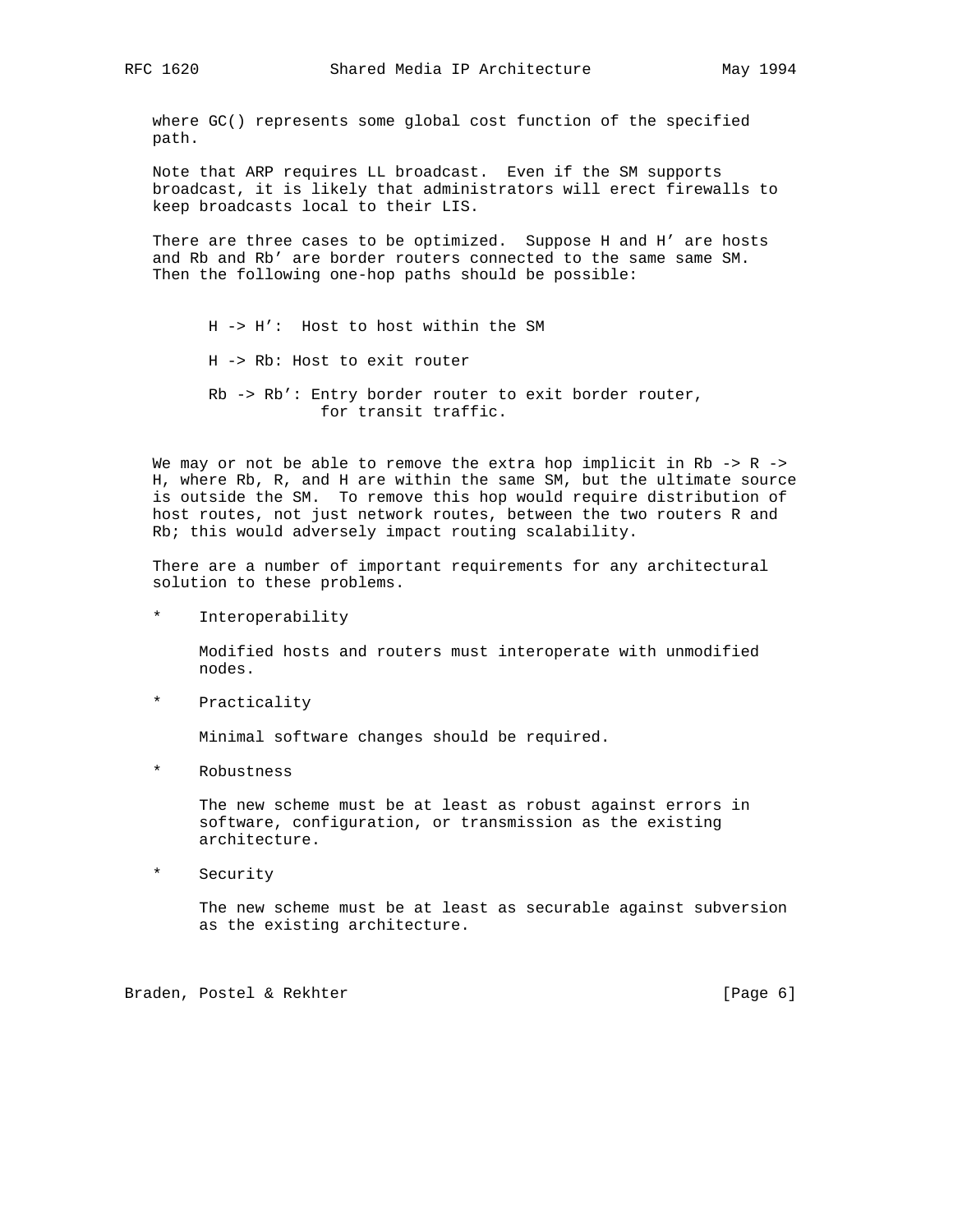The distinction between host and router is very significant from an engineering viewpoint. It is considered to be much harder to make a global change in host software than to change router software, because there are many more hosts and host vendors than routers and router vendors, and because hosts are less centrally administered than routers. If it is necessary to change the specification of what a host does (and it is), then we must minimize the extent of this change.

4. SOME SOLUTIONS TO THE SM PROBLEMS

 Four different approaches have been suggested for solving these SM problems.

(1) Hop-by-Hop Redirection

 In this approach, the host Redirect mechanism is extended to collapse multiple-hop paths within the same shared medium, hop by-hop. A router is to be allowed to send, and a host allowed to accept, a Redirect message that specifies a foreign IP address within the same SM. We refer to this as a "foreign Redirect". Section 4.1 analyzes this approach in some detail.

(2) Extended Routing

 Routing protocols can be modified to know about the SM and to provide LL addresses.

(3) Extended Proxy ARP

 This is a form of the proxy ARP approach, in which the routing problem is solved implicitly by an extended address resolution mechanism at the LL. This approach has been described by Heinanen [Heinanen93] and by Garrett et al [Garratt93].

(4) Route Query Messages

 This approach has been suggested by Halpern [Halpern93]. Rather than adding additional information to routing, this approach would add a new IP-layer mechanism using end-to-end query and reply datagrams.

These four are discussed in the following four subsections.

4.1 Hop-by-Hop Redirection

 The first scheme we consider would operate at the IP layer. It would cut out extra hops one by one, with each router in the path

Braden, Postel & Rekhter [Page 7]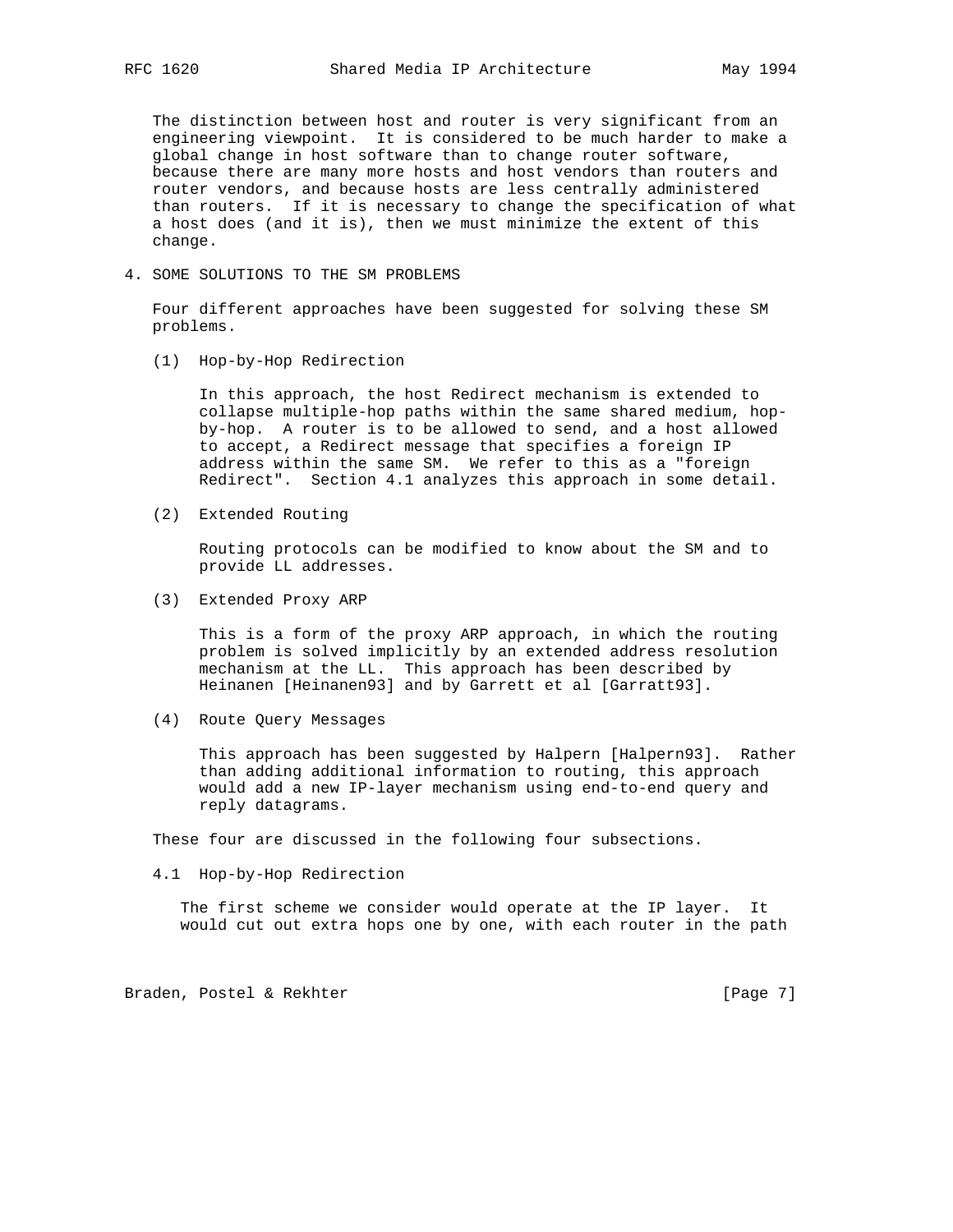operating on local information only. This approach requires both host and router changes but no routing protocol changes.

 The basic idea is that the first-hop router, upon observing that the next hop is within the same SM, sends a foreign Redirect to the source, redirecting it to the next hop. Successive application of this algorithm at each intermediate router will eventually result in a direct path from source host to destination host, if both are within the same SM.

 Suppose that Ha wants to send a datagram to Hd. We use the notation IP.a for the IP address of entity a, and LL.a for the corresponding LL address. Each line in the following shows an IP datagram and the path that datagram will follow, separated by a colon. The notation "Redirect( h, IP.a)" means a Redirect specifying IP.a as the best next hop to reach host h.

- (1) Datagram 1: Ha -> R2 -> R3 -> R4 -> Hd
- (2) Redirect(Hd, IP.R3): R2 -> Ha
- (3) Datagram 2: Ha -> R3 -> R4 -> Hd
- (4) Redirect(Hd, IP.R4): R3 -> Ha
- (5) Datagram 3: Ha -> R4 -> Hd
- (6) Redirect(Hd, IP.Hd): R4 -> Ha
- (7) Datagram 4: Ha -> Hd

 There are three problems to be solved to make hop-by-hop redirection work; we label them HH1, HH2, and HH3.

 HH1: Each router must be able to resolve the LL address of the source Ha, to send a (foreign) Redirect.

 Let us assume that the link layer provides the source LL address when an IP datagram arrives. If the router determines that a Redirect should be sent, then it will be sent to the source LL address of the received datagram.

 HH2: A source host must be able to perform address resolution to obtain the LL address of each router to which it is redirected.

 It would be possible for each router R, upon sending a Redirect to Ha, to also send an unsolicited ARP Reply point-

Braden, Postel & Rekhter (Page 8)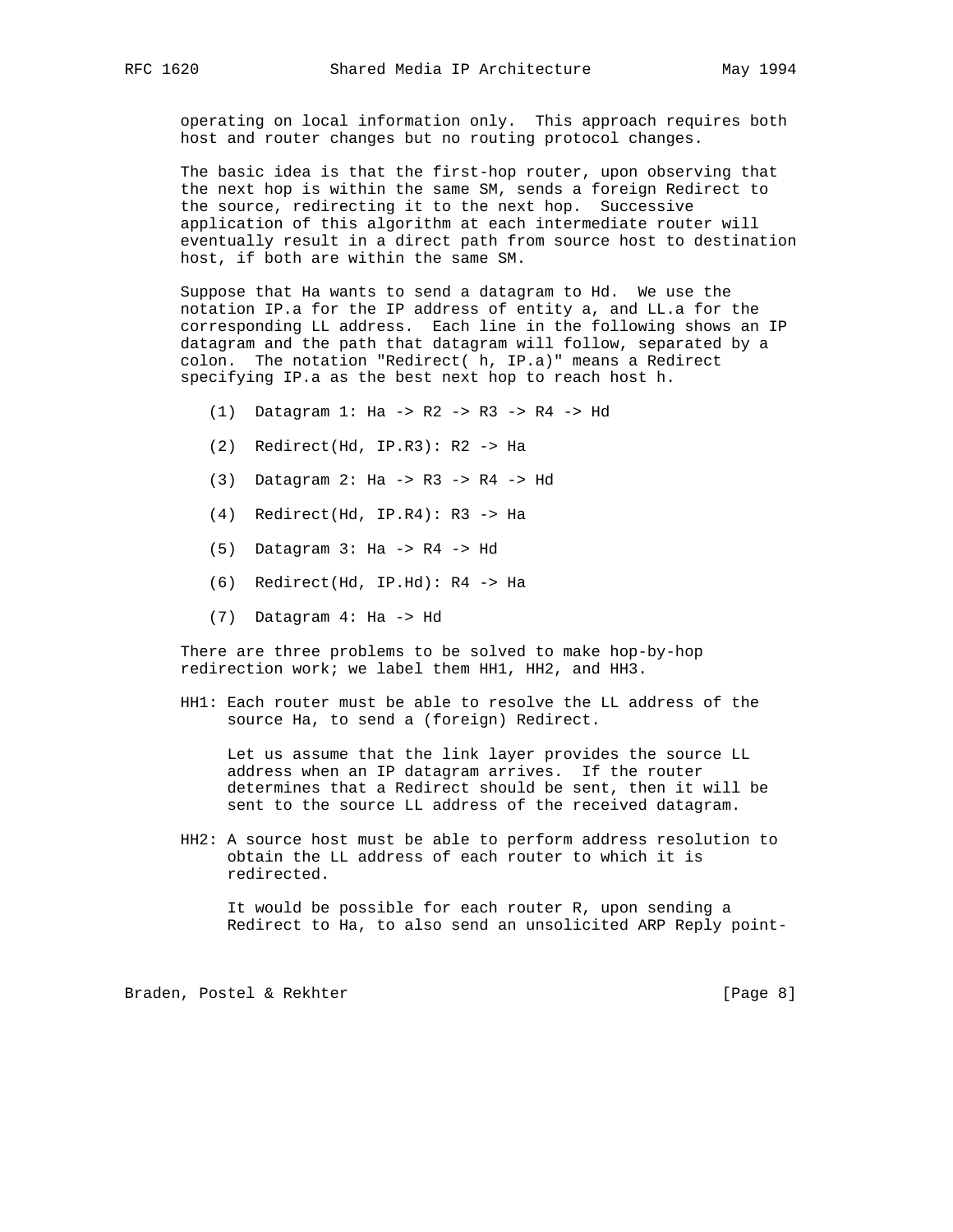to-point to LL.Ha, updating Ha's ARP cache with LL.R. However, there is not guarantee that this unsolicited ARP Reply would be delivered. If it was lost, there would be a forwarding black hole. The host could recover by starting over from the original default router; however, this may be too inefficient a solution.

 A much more direct and efficient solution would introduce an extended ICMP Redirect message (call it XRedirect) that carries the LL address as well as the IP address of the target. This would remove the issue of reliable delivery of the unsolicited ARP described earlier, because the fate of the LL address would be shared with the IP target address; both would be delivered or neither would. (An XRedirect is essentially the same as a Redirect in the OSI ES-IS protocol).

Using XRedirect, the previous example becomes:

- (1) Datagram 1: Ha -> R2 -> R3 -> R4 -> Hd
- (2) XRedirect(Hd, IP.R3, LL.R3): R2 -> Ha
- (3) Datagram 2: Ha -> R3 -> R4 -> Hd
- (4) XRedirect(Hd, IP.R4, LL.R4): R3 -> Ha
- (5) Datagram 3: Ha -> R4 -> Hd
- (6) XRedirect(Hd, IP.Hd, LL.Hd): R4 -> Ha
- (7) Datagram 4: Ha -> Hd
- HH3: Each router should be able to recognize when it is the first hop in the path, since a Redirect should be sent only by the first hop router. Unfortunately this will be possible only if the LL address corresponding to the IP source address has been cached from an earlier event; a router in this chain determines the LL address of the source from the arriving datagram (see HH1 above). If it cannot determine whether it is the first hop, a router must always send an [X]Redirect, which will be spurious if the router is not the first hop.

 Such spurious [X]Redirects will be sent to the IP address of the source host, but using the LL address of the previous-hop router. The propagation scope of [X]Redirects can be limited to a single IP hop (see below), so they will go no further than the previous-hop router, where they will be discarded.

Braden, Postel & Rekhter (Page 9)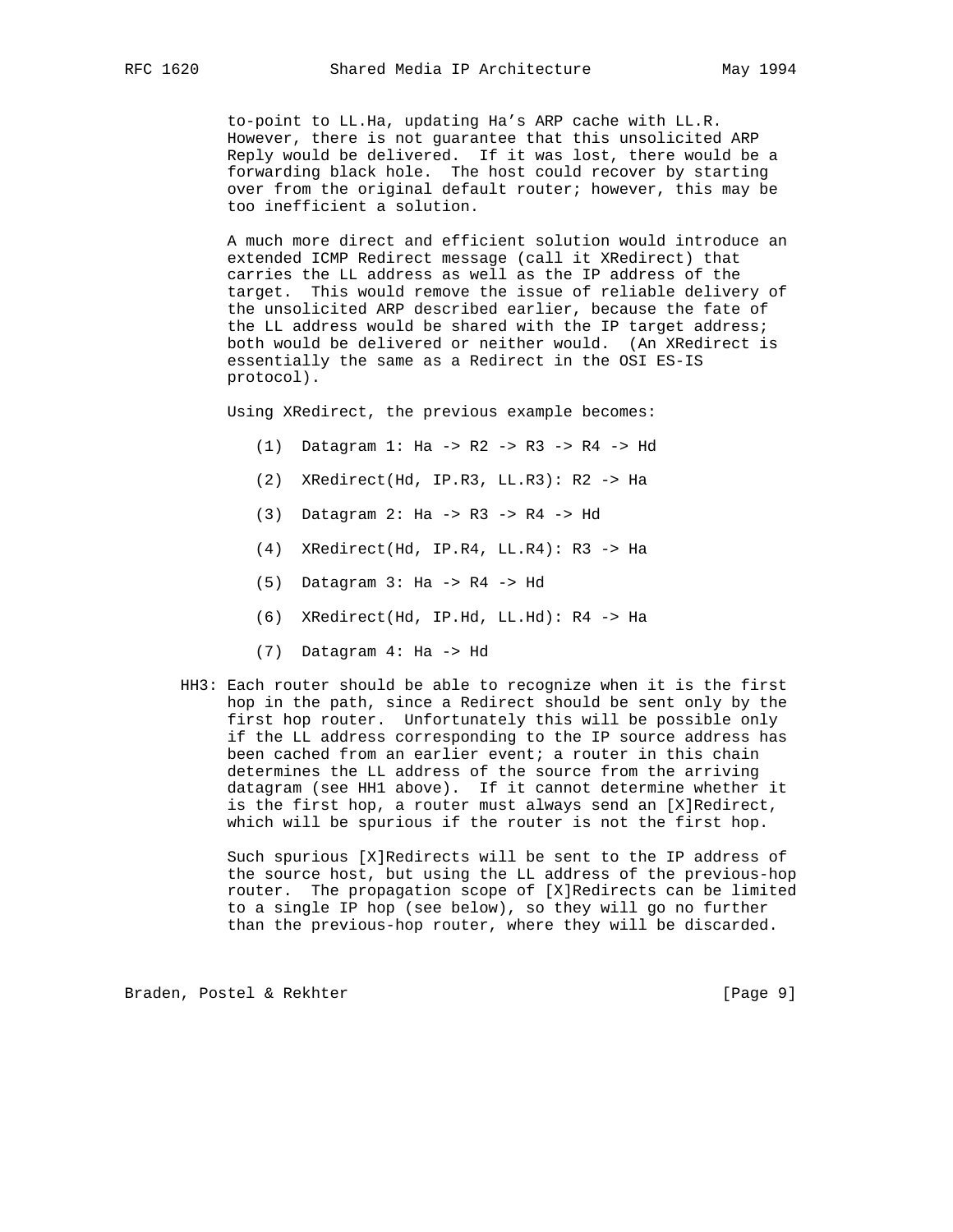However, there will be some router overhead to process these useless [X]Redirects

 Next, we discuss the changes in hosts and in routers required for hop-by-hop redirection.

o Host Changes

 The Host Requirements RFC [RFC-1122] specifies the host mechanism for routing an outbound datagram in terms of sending the datagram directly to a local destination or else to the first hop router (to reach a foreign destination) [RFC-1122 3.3.1]. Although this mechanism assumes a local address, a foreign address for a first-hop router should work equally well.

 The target address contained in the routing cache is updated by Redirect messages. There is currently a restriction on what target addresses may be accepted in Redirect messages [RFC-1122 3.2.2.2], which would prevent foreign Redirects from working:

 A Redirect message SHOULD be silently discarded if the new router address it specifies is not on the same connected (sub-) net through which the Redirect arrived, or if the source of the Redirect is not the current first-hop router for the specified destination.

 To support foreign Redirects requires simply removing the first validity check. The second check, which requires an acceptable Redirect to come from the node to which the datagram that triggered the Redirect was sent, is retained. The same validity check would be used for XRedirects.

 In order to send a datagram to the target address found in the routing cache, a host must resolve the IP address into a LL address. No change should be necessary in the host's IP to-LL resolution mechanism to handle a foreign rather than a local address.

 The Hop-by-Hop redirection requires changes to the semantics of the IP address that an ICMP Redirect is allowed to carry. Under the present definition [Postel81b], an ICMP Redirect message is only allowed to carry an IP address of a router. In order for the hop-by-hop redirection mechanism to eliminate all router hops, allowing two hosts connected to the same SM to communicate directly, a [X]Redirect message must be able to carry the IP address of the destination host.

Braden, Postel & Rekhter [Page 10]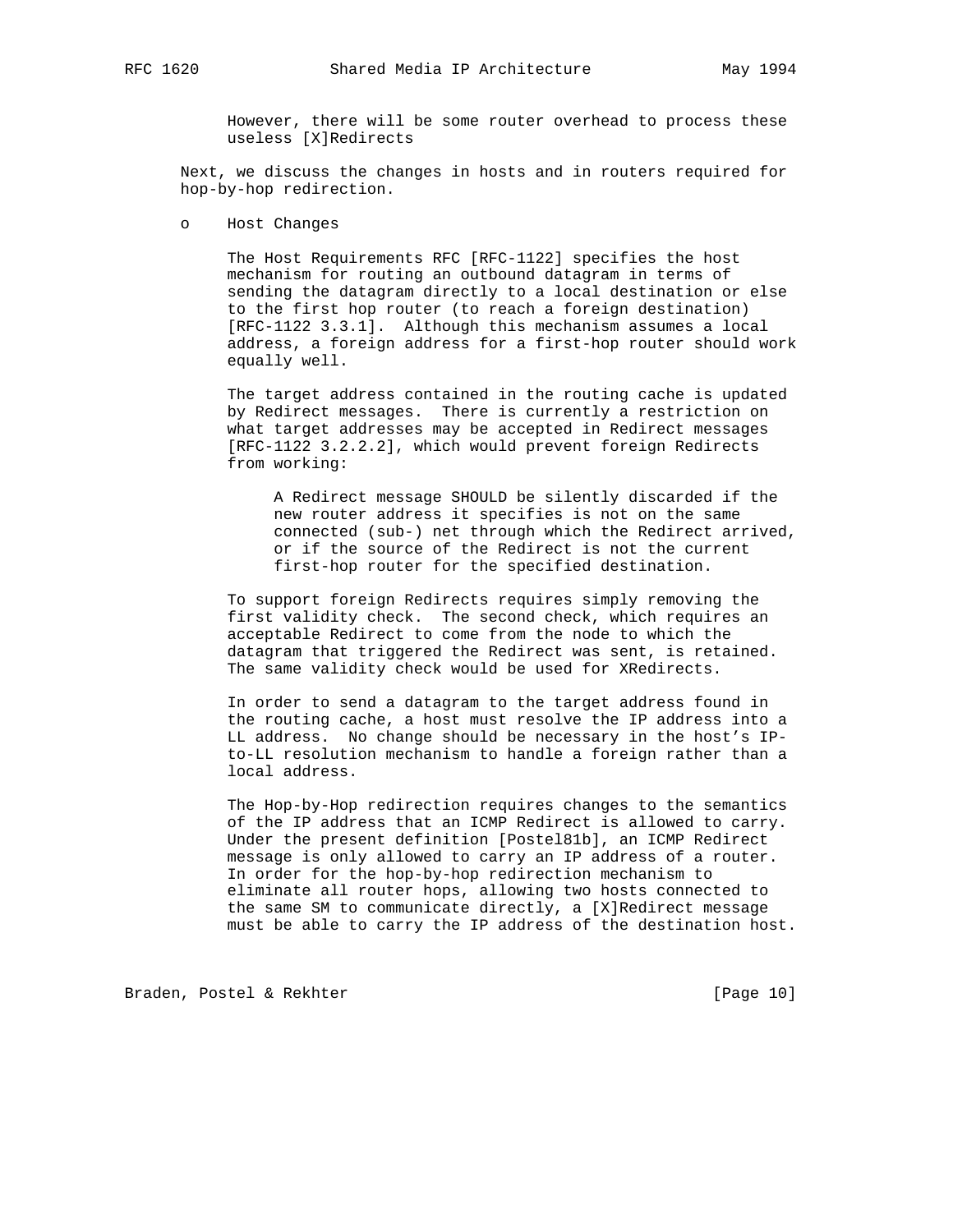#### o Router Changes

 The router changes required for hop-by-hop redirection are much more extensive than the host changes. The examples given earlier showed the additional router functions that would be needed.

 Consider a router that is connected to an SM. When it receives a datagram from the SM, it tests whether the next hop is on the same SM, and if so, it sends a foreign XRedirect to the source host, using the link layer address with which the datagram arrived.

 A router should avoid sending more than a limited number of successive foreign Redirects to the same host. This is necessary because an unmodified host may legitimately ignore a Redirect to a foreign network and continue to forward datagrams to the same router. A router can accomplish this limitation by keeping a cache of foreign Redirects sent.

 Note that foreign Redirects generated by routers according to these rules, like the current local Redirects, may travel exactly one link-layer hop. It is therefore reasonable and desirable to set their TTL to 1, to ensure they cannot stray outside the SM.

 The extra check needed to determine whether to generate a Redirect may incur additional processing and thus result in a performance degradation; to avoid this, a router may not perform the check at all but just forward the packet. The scheme with [X]Redirects is not applicable to such a router.

 Finally, note that the hop-by-hop redirection scheme is only applicable when the source host is connected to an SM, since routers do not listen to Redirects. To optimize the forwarding of transit traffic between entry and exit border routers, an extension to routing is required, as discussed in the following section. Conversely, an extension to the routing protocol cannot be used to optimize forwarding traffic from a host connected to the SM, since a host should not listen to routing protocols.

### 4.2 Extended Routing

 The routing protocols may be modified to carry additional information that is specific to the SM. The router could use the attribute "SameSM" for a route to deduce the shortest path to be reported to its neighbors. It could also carry the LL addresses

Braden, Postel & Rekhter [Page 11]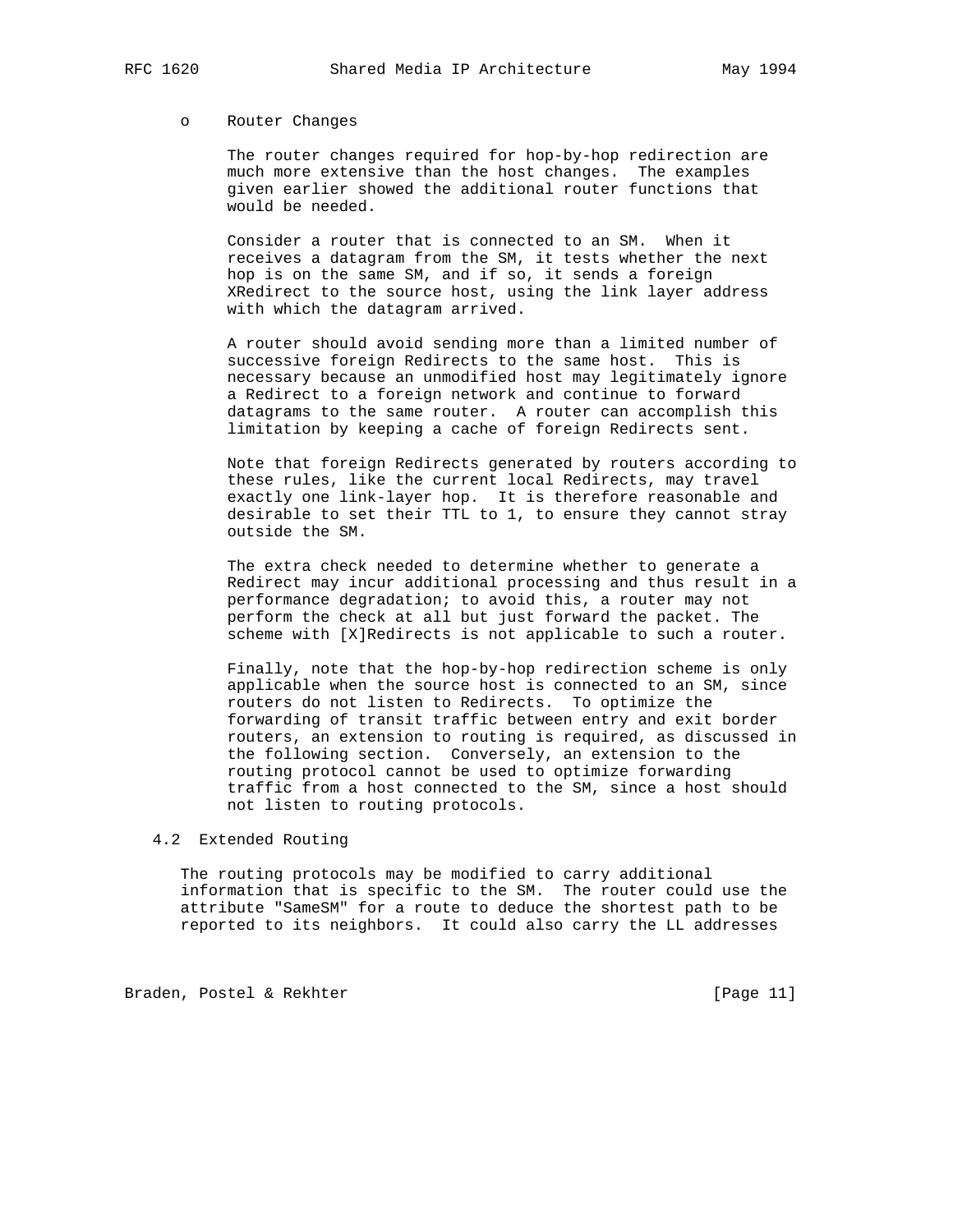with each router IP address.

 For example, the extended routing protocol would allow R2 to know that R4 is the best next-hop to reach the destination network in the same SM, and to know both IP.R4 and LL.R4, leading to the path Ha->R2->R4->Hb. Further optimization cannot be done with extended routing alone, since the host does not participate in routing, and because we want the routing protocol to handle only per-network information, not per-host information. Hop-by-hop redirection could then be used to eliminate all router hops, as in the following sequence:

- (1) Datagram 1: Ha -> R2 -> R4 -> Hd
- (2) XRedirect(Hd, IP.R4, LL.R4): R2 -> Ha
- (3) Datagram 2: Ha -> R4 -> Hd
- (4) XRedirect(Hd, IP.Hd, LL.Hd): R4 -> Ha
- (5) Datagram 3: Ha -> Hd

There are three aspects to the routing protocol extension:

- (1) the ability to pass "third-party" information -- a router should be able to specify the address (IP address and perhaps LL address) of some other router as the next-hop;
- (2) knowledge of the "SameSM" attribute for routes; and
- (3) knowledge of LL addresses corresponding to IP addresses of routers within the same SM.

 A router must be able to determine that a particular IP address (e.g., the source address) is in the same SM. There are several possible ways to make this information available to a router in the SM.

- (1) A router may use a single physical interface to an SM; this implies that all its logical interfaces lie within the same SM.
- (3) There might be some administrative structure in the IP addresses, e.g., all IP addresses within a particular national SM might have a common prefix string.
- (3) There might be configuration information, either local to the router or available from some centralized server (e.g, the

Braden, Postel & Rekhter [Page 12]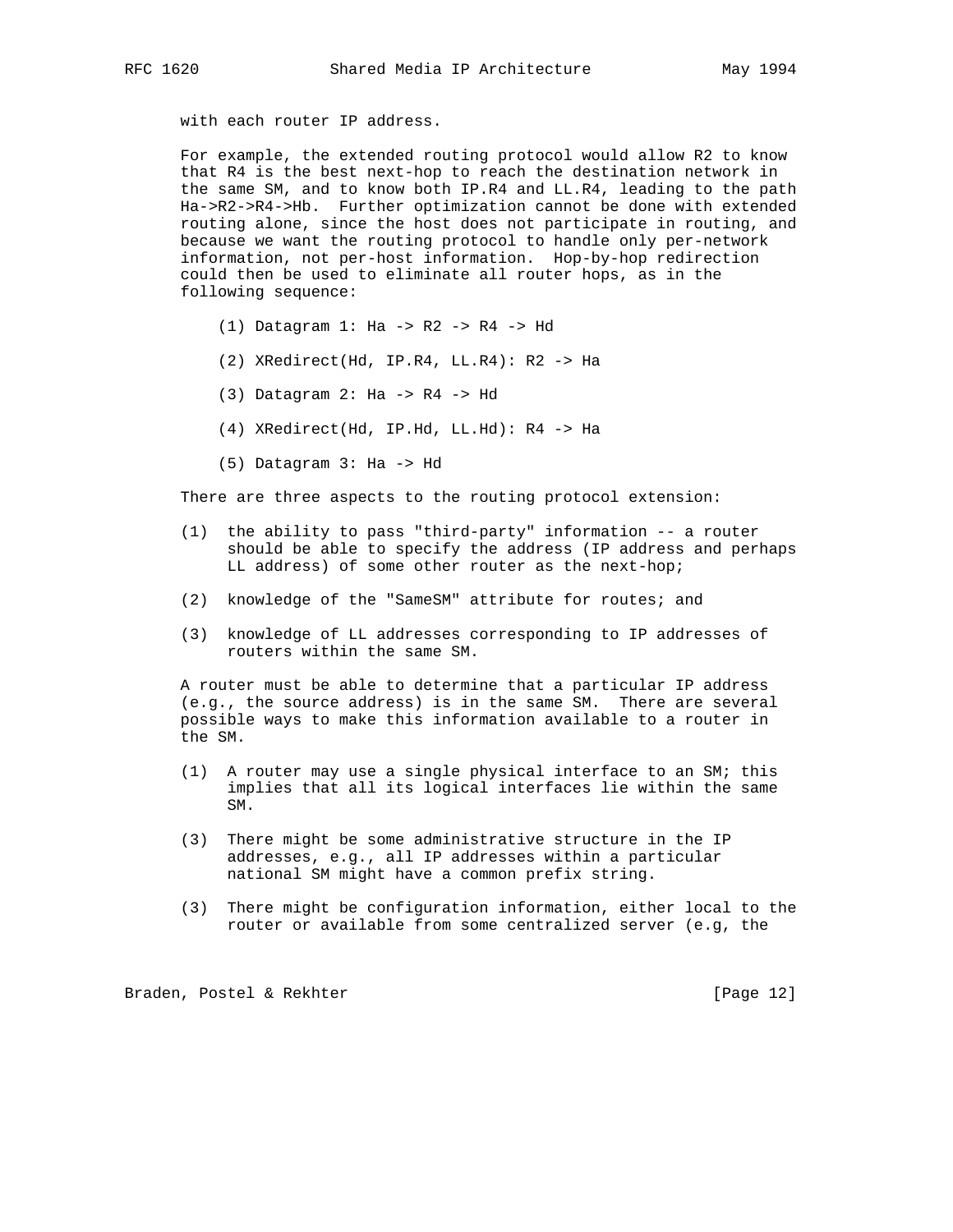DNS). Note that a router could consult this server in the background while continuing to forward datagrams without delay. The only consequence of a delay in obtaining the "SameSM" information would be some unnecessary (but temporary) hops.

### 4.3 Extended Proxy ARP

 The approach of Heinanen [Heinanen93] was intended to solve the problem of address resolution in a shared medium with no broadcast mechanism ("Non-Broadcast, MultiAccess" or NBMA). Imagine that the shared medium has a single IP network number, i.e., it is one network "cloud". Heinanen envisions a set of AR Servers within this medium. These AR Servers run some routing protocol among themselves. A source host issues an ARP Request (via a point-to point LL transmission) to an AR Server with which it is associated. This ARP Request is forwarded hop-by-hop at the link layer through the AR Servers, towards the AR Server that is associated with the destination host. That AR Server resolves the address (using information learned from either host advertisement or a configuration file), and returns an ARP Reply back through the AR Servers to the source host.



Figure 3. Single-Cloud Shared Medium

 Figure 3 suggests that each of the hosts Ha, ... Hd is associated with a corresponding AR Server "AR Sa", ..."AR Sd".

 This same scheme could be applied to the LIS model of Figure 2. The AR Servers would be implemented in the routers, and if the medium supports broadcast then the hosts would be configured for proxy ARP. That is, the host would be told that all destinations

Braden, Postel & Rekhter [Page 13]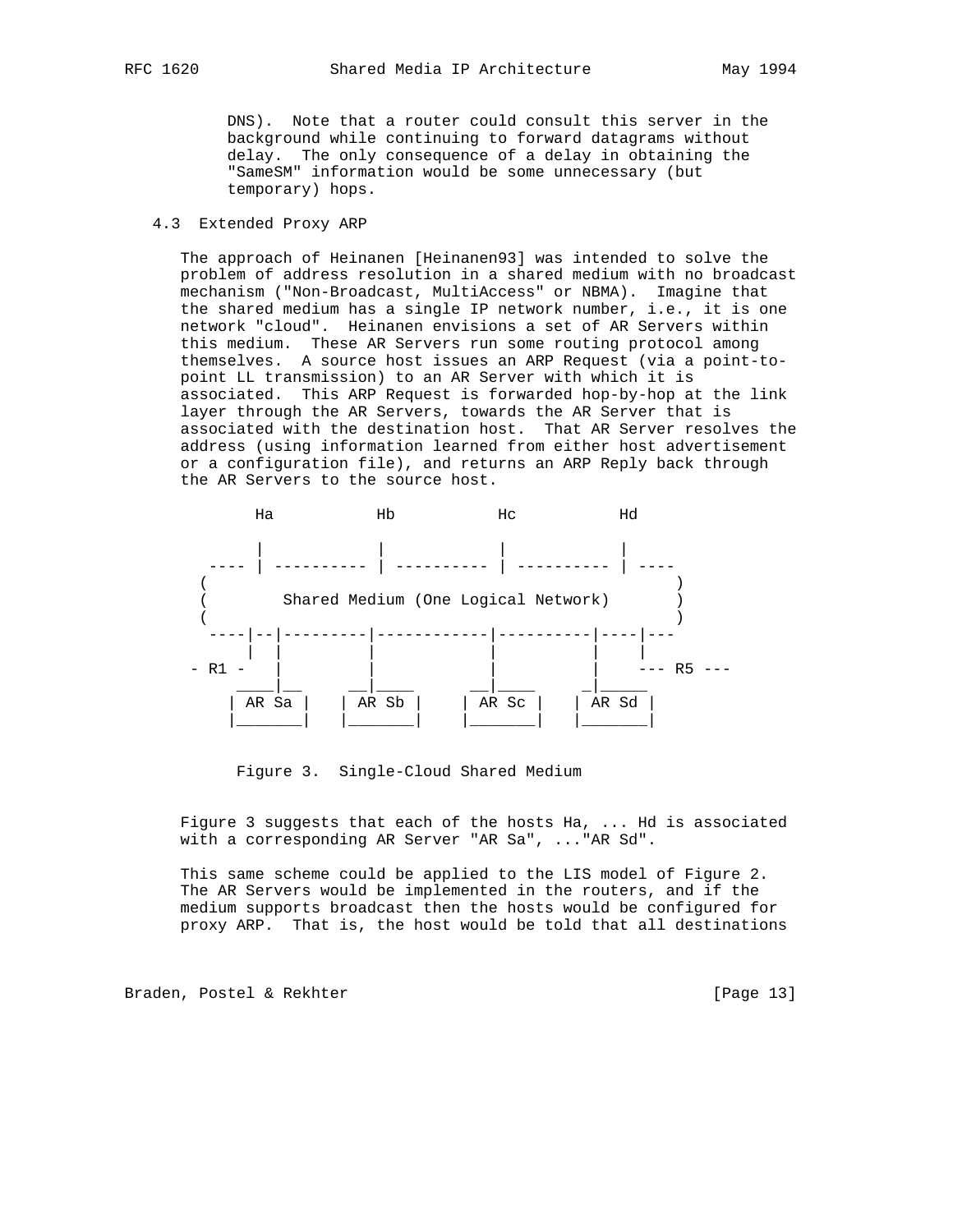are local, so it will always issue an ARP request for the final destination. The set of AR Servers would resolve this request.

 Since routing loops are a constant possibility, Heinanen's proposal includes the addition of a hop count to ARP requests and replies.

 Like all proxy ARP schemes, this one has a seductive simplicity. However, solving the SM problem at the LL has several costs. It requires a complete round-trip time before the first datagram can flow. It requires a hop count in the ARP packet. This seems like a tip-off that the link layer may not be the most appropriate place to solve the SM problem.

### 4.4 Routing Query Messages

 This scheme [Halpern93] introduces a new IP level mechanism: SM routing query and reply messages. These messages are forwarded as IP datagrams hop-by-hop in the direction of the destination address. The exit router can return a reply, again hop-by-hop, that finally reaches the source host as an XRedirect. It would also be possible (but not necessary) to modify hosts to initiate these queries.

 The query/reply pair is supplying the same information that we would add to routing protocols under Extended Routing. However, the Query/Reply messages would allow us to keep the current routing protocols unchanged, and would also provide the extra information only for the routes that are actually needed, thus reducing the routing overhead. Note that the Query/Reply sequence can happen in parallel with forwarding the initial datagram hop by-hop, so it does not add an extra round-trip delay.

### 4.5 Stale Routing Information

 We must consider what happens when the network topology changes. The technique of extended routing (Section 4.2) is capable of providing sufficient assurances that stale information will be purged from the system within the convergence time associated with a particular routing protocol being used.

 However, the three other techniques (hop-by-hop redirection, extended Proxy ARP, and routing query messages) may be expected to provide minimal-hop forwarding only as long as the network topology remains unchanged since the time such information was acquired. Changes in the topology may result in a change in the minimal-hop path, so that the first-hop router may no longer be the correct choice. If the host that is using this first-hop

Braden, Postel & Rekhter [Page 14]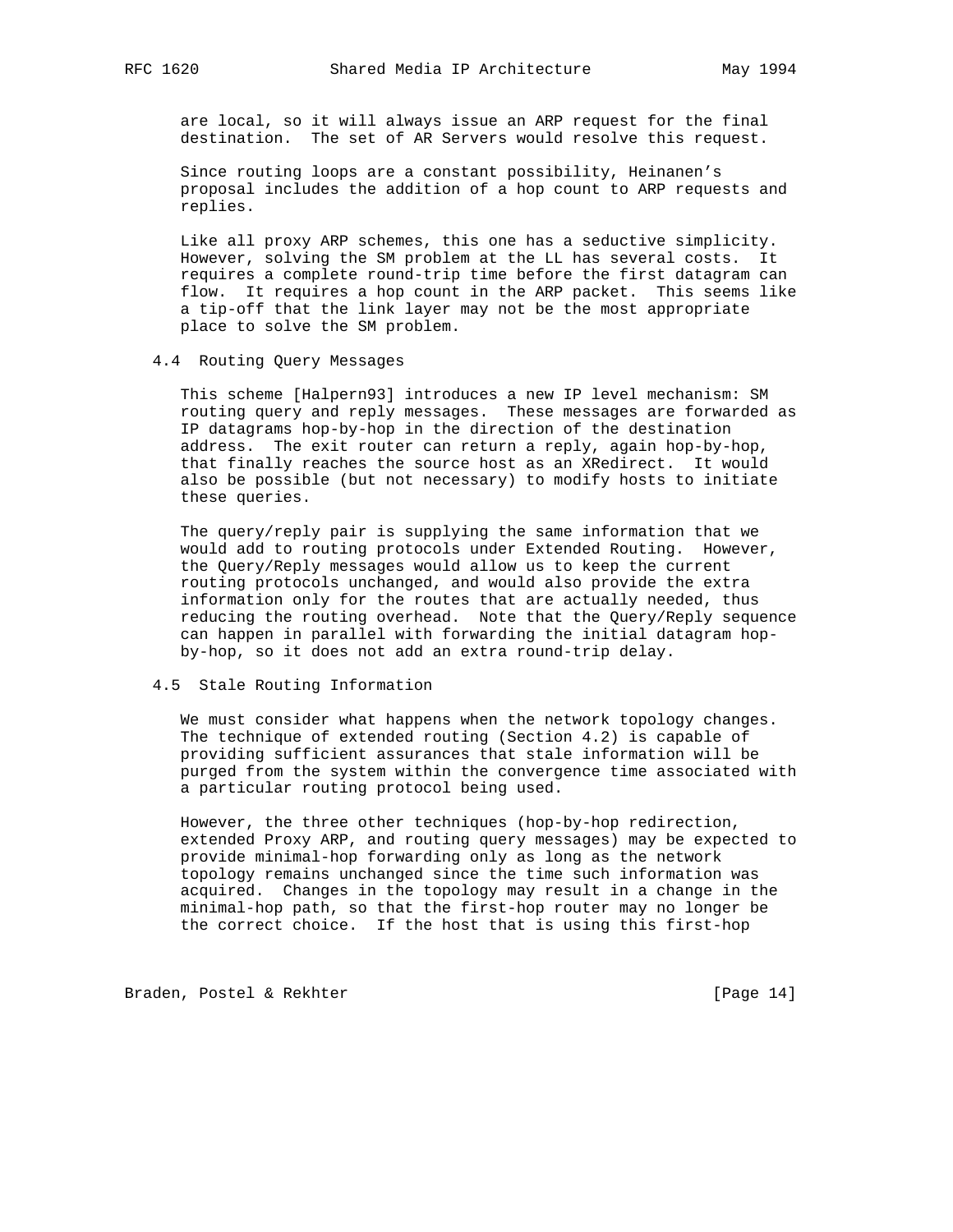router is not aware of the changes, then instead of a minimal-hop path the host could be using a path that is now suboptimal, perhaps highly sub-optimal, with respect to the number of hops.

 Futhermore, use of the information acquired via either extended Proxy ARP or routing query messages to optimize routing between routers attached to the same SM is highly problematic, because presence of stale information on routers could result in forwarding loops that might persist as long as the information isn't purged; neither approach provides suitable handling of stale information.

## 4.6 Implications of Filtering (Firewalls)

 For a variety of reasons an administrator of a LIS may erect IP Layer firewalls (perform IP-layer filtering) to constrain LL connectivity between the hosts/routers within the LIS and hosts/routers in other LISs within the same SM. To avoid disruption in forwarding, the mechanisms described in this document need to take into account such firewalls.

 Using [X]Redirects requires a router that generates an [X]Redirect to be cognizant of possible Link Layer connectivity constraints between the router that is specified as the Next Hop in the Redirect and the host that is the target of the Redirect.

 Using extended routing requires a router that originates and/or propagates "third-party" information be cognizant of the possible Link Layer connectivity constraints. Specifically, a router should not propagate "third-party" information when there is a lack of Link Layer connectivity between the router depicted by the information and the router which is the immediate recipient of that information.

 Using extended proxy ARP requires an ARP Server not to propagate an ARP Request to another ARP server if there are Link Layer connectivity constraints between the originator of the ARP Request and the other ARP server.

 Using SM routing query and reply messages requires the routers that pass the messages to be aware of the possible Link Layer connectivity constraints. The flow of messages need to reflect these constraints.

Braden, Postel & Rekhter [Page 15]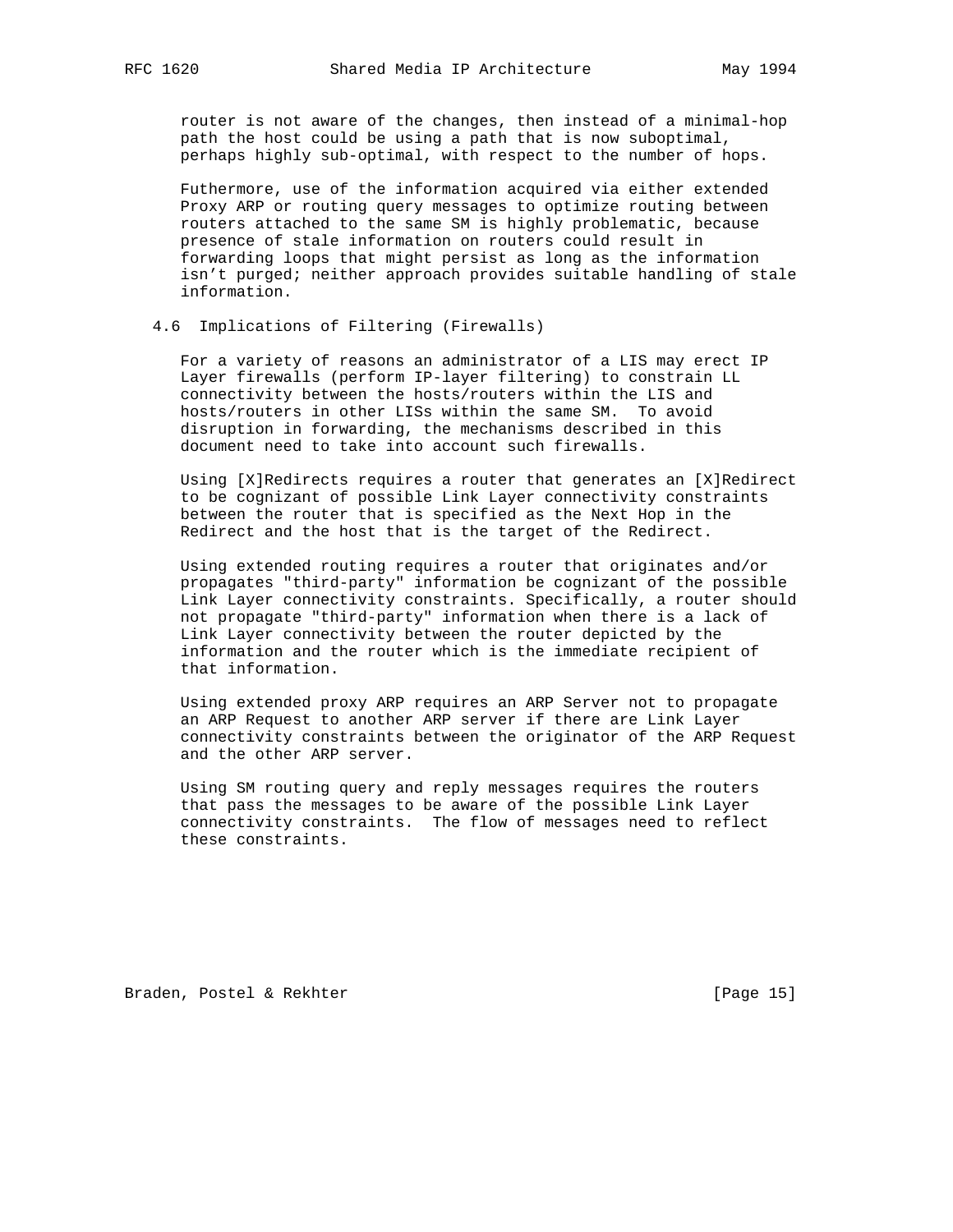### 5. SECURITY CONSIDERATIONS

 We should discuss the security issues raised by our suggested changes. We should note that we are not talking about "real" security here; real Internet security will require cryptographic techniques on an end-to-end basis. However, it should not be easy to subvert the basic delivery mechanism of IP to cause datagrams to flow to unexpected places.

With this understanding, the security problems arise in two places: the ICMP Redirect messages and the ARP replies.

ICMP Redirect Security

We may reasonably require that the routers be secure. They are generally under centralized administrative control, and we may assume that the routing protocols will contain sufficient authentication mechanisms (even if it is not currently true). Therefore, a host will reasonably be able to trust a Redirect that comes from a router.

 However, it will NOT be reasonable for a host to trust another host. Suppose that the target host in the examples of Section 4.1 is untrustworthy; there is no way to prevent its issuing a new Redirect to some other destination, anywhere in the Internet. On the other hand, this exposure is no worse than it was; the target host, once subverted, could always act as a hidden router to forward traffic elsewhere.

\* ARP Security

 Currently, an ARP Reply can come only from the local network, and a physically isolated network can be administrative secured from subversion of ARP. However, an ARP Reply can come from anywhere within the SM, and an evil-doer can use this fact to divert the traffic flow from any host within the SM [Bellovin89].

 The XRedirect closes this security hole. Validating the XRedirect (as coming from the node to which the last datagram was sent) will also validate the LL address.

 Another approach is to validate the source address from which the ARP Reply was received (assuming the link layer protocol carries the source address and the driver supplies it). An acceptable ARP reply for destination IP address D can only come from LL address  $x$ , where the routing cache maps  $D \rightarrow E$  and the ARP cache gives x as the translation of E. This validation,

Braden, Postel & Rekhter [Page 16]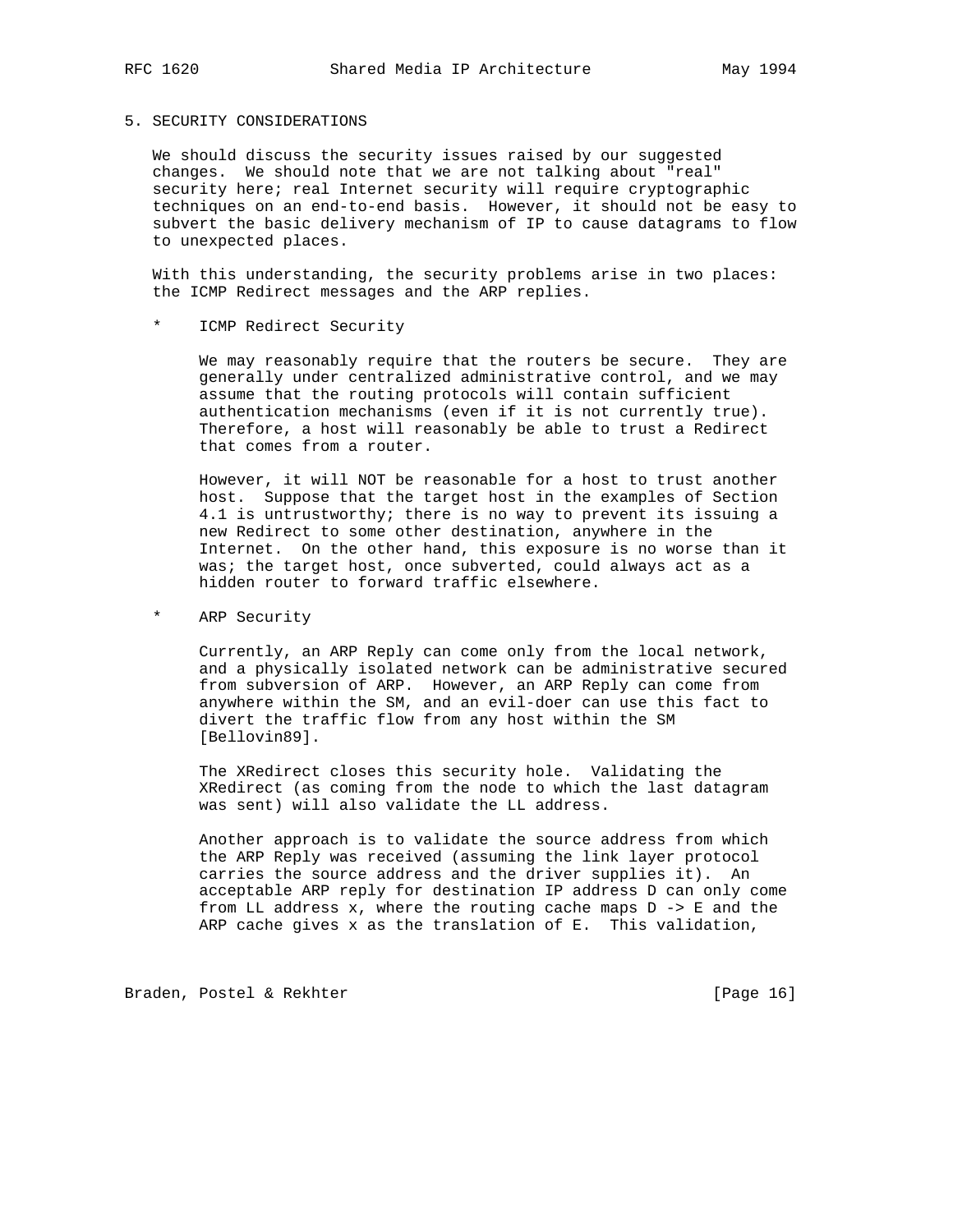involving both routing and ARP caches, might be ugly to implement in a strictly-layered implementation. It would be natural if layering were already violated by combining the ARP cache and routing cache.

 It is possible for the link layer to have security mechanisms that could interfere with IP-layer connectivity. In particular, there could possible be non-transitivity of logical interconnection within a shared medium. In particular, some large public data networks may include configuration options that could allow Net A to talk to Net B and Net B to talk to Net C, but prevent A from talking directly to C. In this case, the routing protocols have to be sophisticated enough to handle such anomalies.

### 6. CONCLUSIONS

 We have discussed four possible extensions to the Internet architecture to allow hop-efficient forwarding of IP datagrams within shared media, when this optimization is allowed by IP-layer firewalls. We do not draw any conclusions in this paper about the best mechanisms.

 Our suggested extensions are evolutionary, leaving intact the basic ideas of the current Internet architecture. It would be possible to make (and some have suggested) much more radical changes to accommodate shared media. In the extreme, one could entirely abolish the inner clouds in Figure 2, so that there would be no logical network structure within the SM. The IP addresses would then be logical, and some mechanism of distributed servers would be needed to find routes within this random haze. We think this approach ignores all the requirements for management and security in today's Internet. It might make a good research paper, but it would not be good Internet design strategy.

# 7. ACKNOWLEDGMENTS

 We are grateful to Keith McGloghrie, Joel Halpern, and others who rubbed our noses in this problem. We also acknowledge Tony Li (cisco), Greg Minshall (Novell), and John Garrett (AT&T) for their review and constructive comments. We are also grateful to Gerri Gilliland who supplied the paper tablecloth, colored crayons, and fine food that allowed these ideas to be assembled initially.

Braden, Postel & Rekhter [Page 17]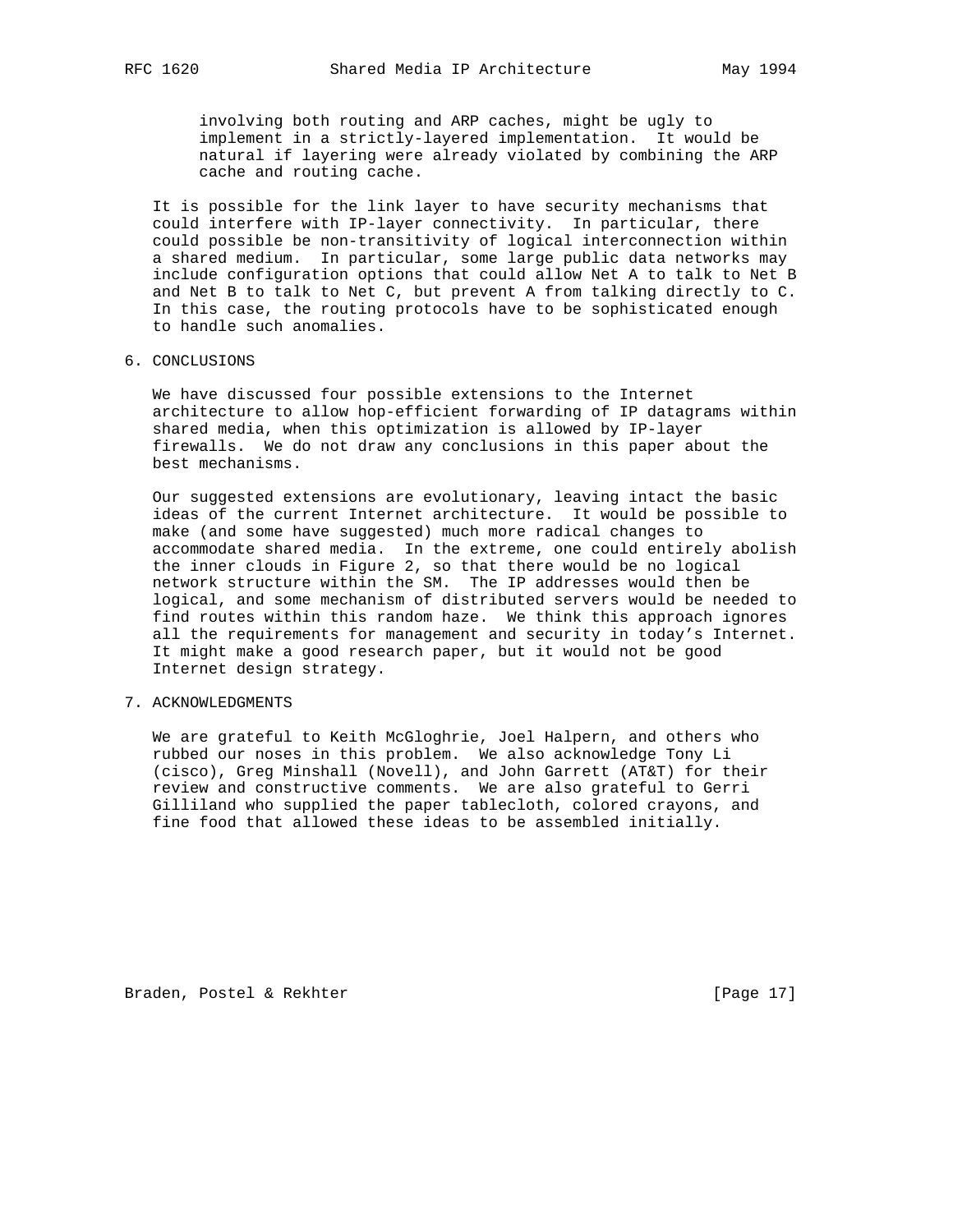8. REFERENCES

- [Bellovin89] Bellovin, S., "Security Problems in the TCP/IP Protocol Suite", ACM CCR, v. 19. no. 2, April 1989.
- [Garrett93] Garrett, J., Hagan, J. and J. Wong, "Directed ARP", RFC 1433, AT&T Bell Laboratories, University of Pennsylvania, March 1993.
- [Plummer82] Plummer, D., "An Ethernet Address Resolution Protocol", STD 37, RFC 826, MIT, November 1982.
- [Halpern93] Halpern, J., Private Communication, July 1993.
- [Heinanen93] Heinanen, J., "NBMA Address Resolution Protocol (NBMA ARP)", Work in Progress, June 1993.
- [Laubach93] Laubach, M., "Classical IP and ARP over ATM", RFC 1577, Hewlett-Packard Laboratories, January 1994.
- [Postel81a] Postel, J., "Internet Protocol DARPA Internet Program Protocol Specification", STD 5, RFC 791, DARPA, September 1981.
- [Postel81b] Postel, J., "Internet Control Message Protocol- DARPA Internet Program Protocol Specification", STD 5, RFC 792, ISI, September 1981.
- [PSC81] Postel, J., Sunshine, C., and D. Cohen, "The ARPA Internet Protocol", Computer Networks 5, pp. 261-271, 1983.
- [RFC-1122] Braden, R., Editor, "Requirements for Internet Hosts -- Communication Layers", STD 3, RFC 1122, USC/Information Sciences Institutue, October 1989.

Braden, Postel & Rekhter [Page 18]